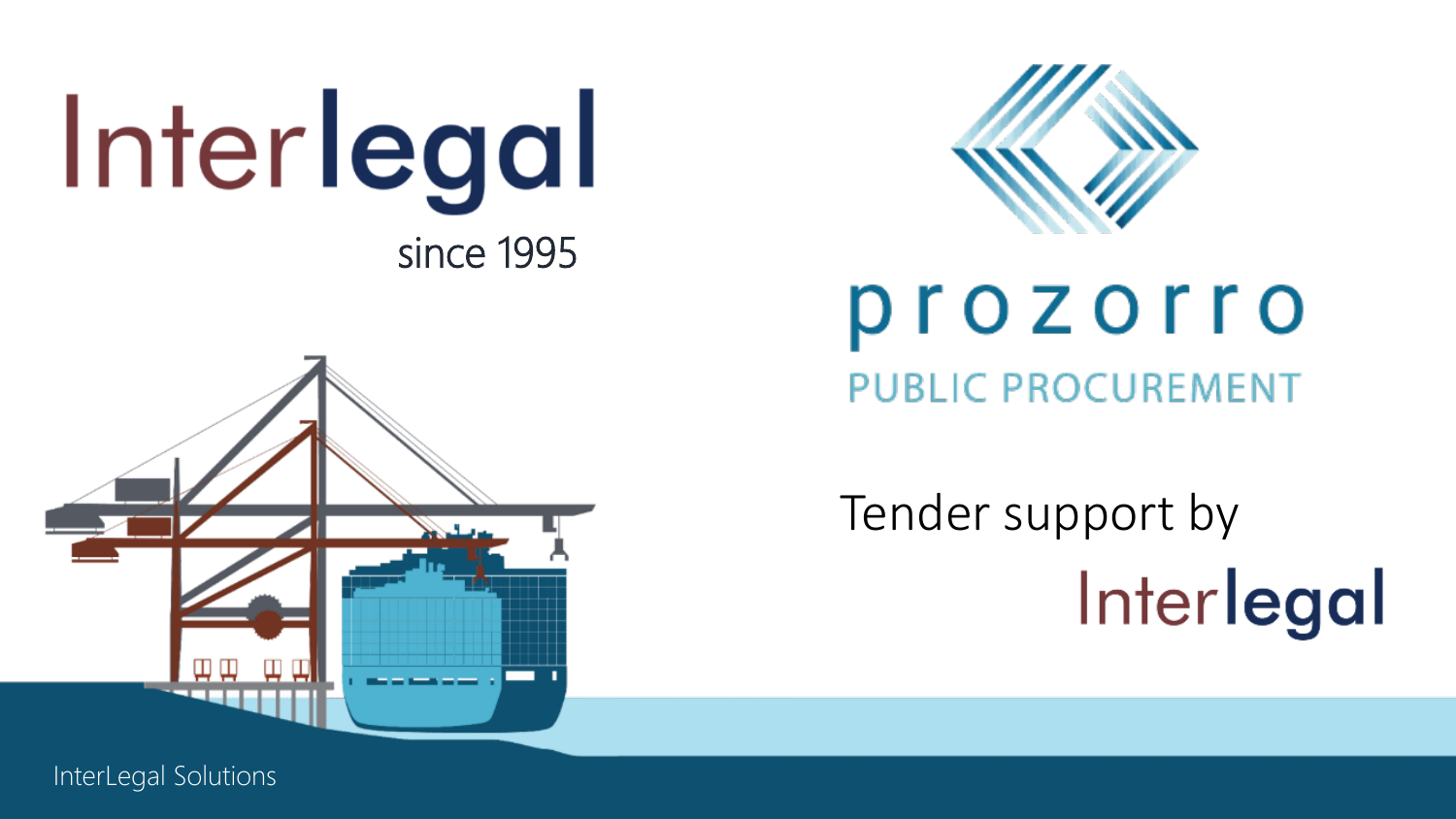# Tender support

Interlegal law firm provides legal support services for public procurements in accordance with the Law of Ukraine «On Public Procurements».

Our experts, having vast experience in state procurements, will help your company to find a solution of a complex situation, to be aware of the latest modifications in national legislation and practice of applying thereof.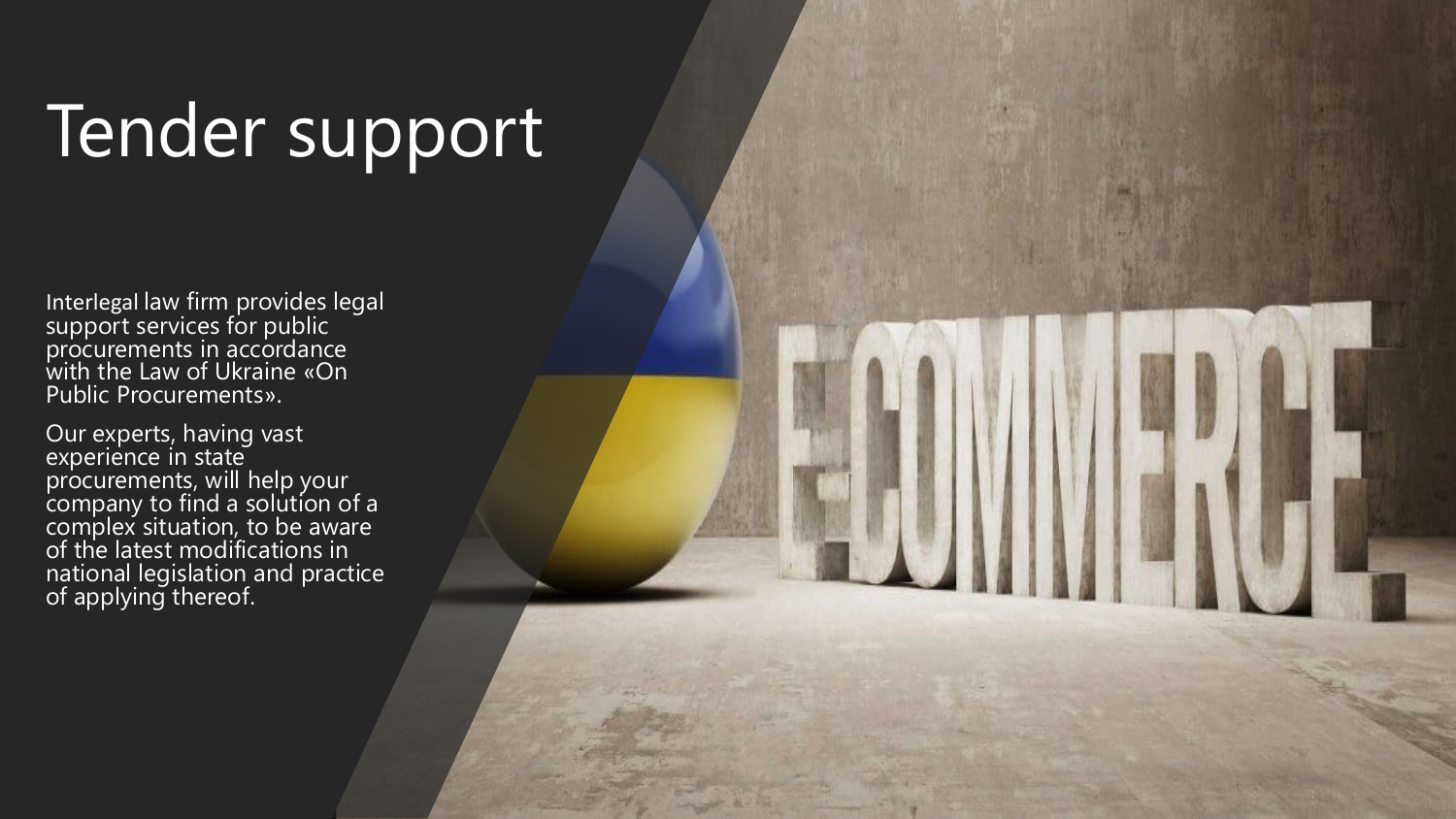

## **What do we offer: tender consulting**

- Creating the bidder's personal account;
- Analysis of certain announcements in order to determine prospects for participation in procurement;
- Asking questions to the customer in order to clarify procurement terms;
- Stating requirements for the customer in order to eliminate flaws or discrimination criteria in tender documentation;
- Drafting the documents for tender offer in accordance with announcement requirements;
- Legal support during the tender;
- Drafting the documents for the winner's tender offer in accordance with announcement requirements;
- Stating requirements for the customer in order to disqualify winner of the tender;
- Legal support for signing the contract (agreement);
- Drafting complaints to the Antimonopoly Committee of Ukraine in order to eliminate discrimination terms of tender documentation or to appeal against winner (competitor - opponent) of the procurement;
- Filing a lawsuit to the court, followed by legal support of the court proceedings;
- Drafting official applications to the State Audit Service of Ukraine, Dozorro, etc. upon revealed violations in procurement procedure;
- Initiating commencement of criminal proceedings at law enforcement bodies (optionally).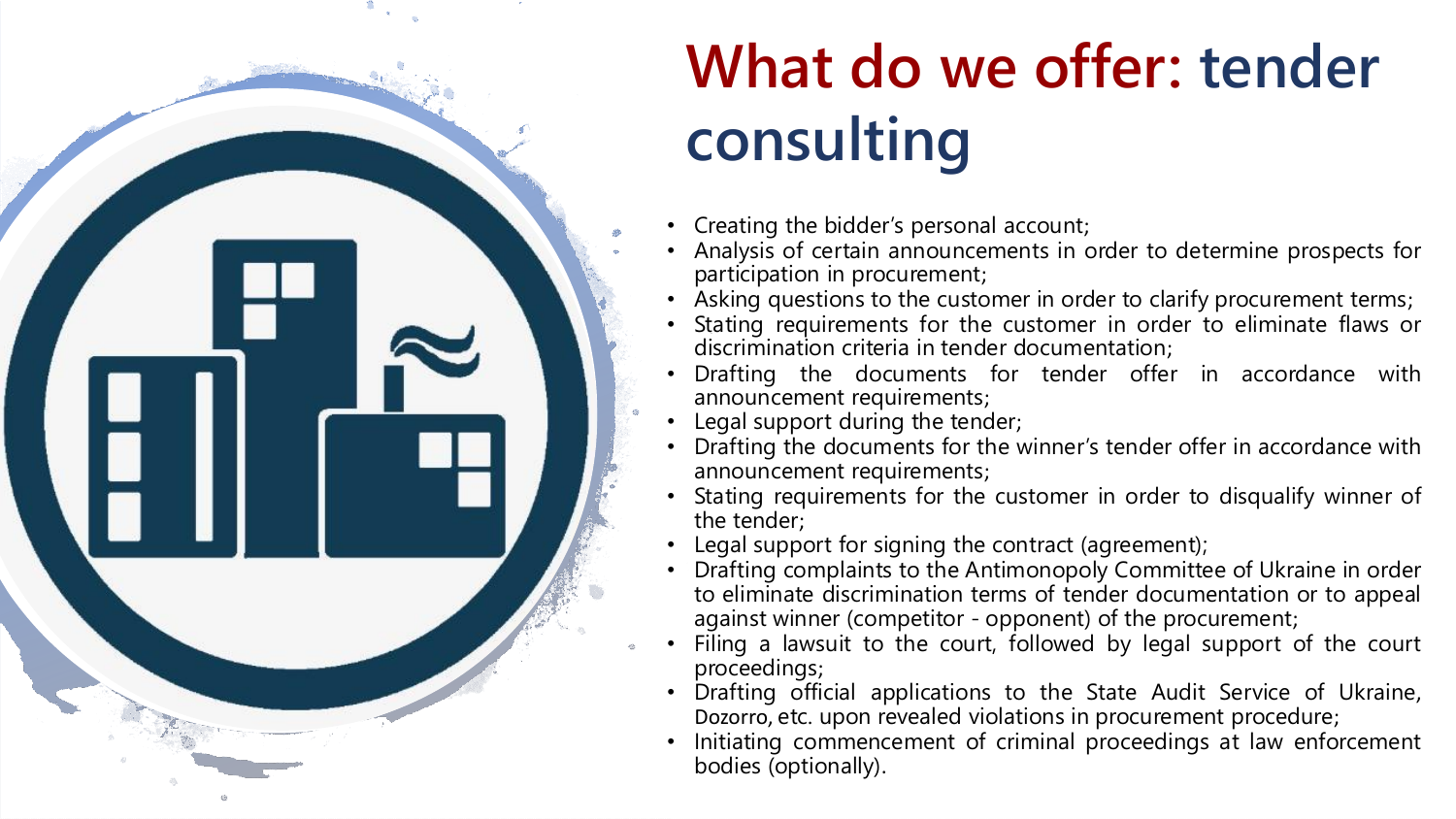# **Work commencement** stages:

If the Client has no representative office in Ukraine, we can represent the Client on the basis of power of attorney, (throughout all tender process) using our electronic keys. In this case, all documentary actions are carried out in the interests of the Client.





Discussing your tasks, goals and required terms

Signing the Legal Service Agreement Drafting the necessary tender documentation

**Holding** successful tender

#### Interlegal

TRANSPORT, SHIPPING & INTERNATIONAL TRADE TRADE SINCE 1995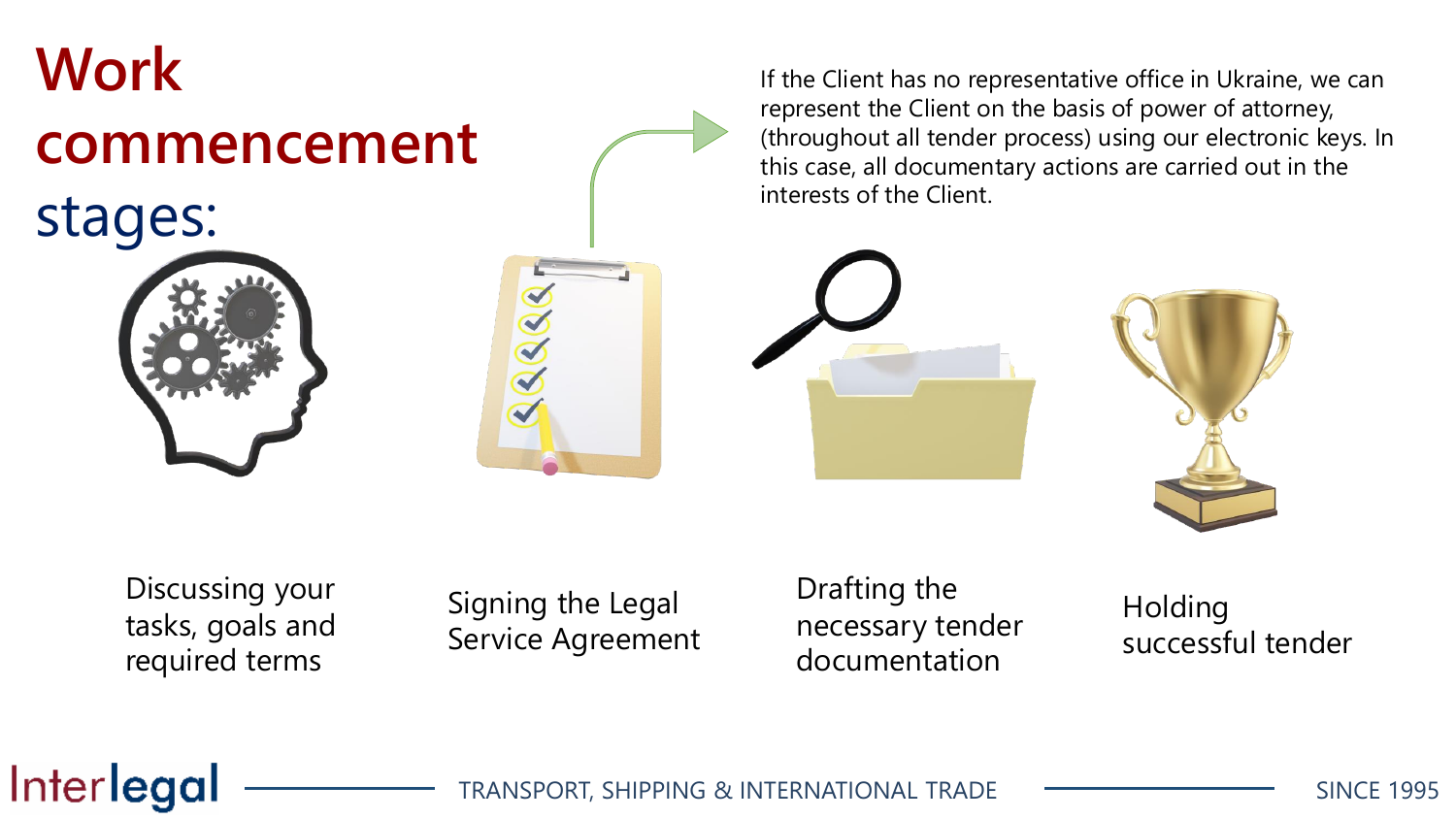## How does it work**?**

When the Client takes part in a tender and wins, and there are no procedural issues with the appeal of some stage of public procurement. In other words, the public procurement goes favorably for the Client.

When the Client participates in a public procurement, but does not win, for example, due to unfair play of some interested party. Also, the Client decides to appeal the illegal actions of a third party either in pre-trial order or in court.

| <b>BLOCK I</b>                                                                                                                                                                                                                                                         | <b>BLOCK II</b>                                                                                                                                                                                                                                                                                           | <b>BLOCK III</b><br>(pre-trial)                                                                                                                                                                                                                                                                                                                                                                      | <b>BLOCK IV</b><br>(court)                                                                                                                                                                                                   |
|------------------------------------------------------------------------------------------------------------------------------------------------------------------------------------------------------------------------------------------------------------------------|-----------------------------------------------------------------------------------------------------------------------------------------------------------------------------------------------------------------------------------------------------------------------------------------------------------|------------------------------------------------------------------------------------------------------------------------------------------------------------------------------------------------------------------------------------------------------------------------------------------------------------------------------------------------------------------------------------------------------|------------------------------------------------------------------------------------------------------------------------------------------------------------------------------------------------------------------------------|
| $\checkmark$ Consulting upon the<br>issues of foreign<br>company's participation<br>in a certain Ukrainian<br>tender (qualification<br>features etc.);<br>$\checkmark$ Foreign bidder's due<br>diligence for compliance<br>with the current<br>legislation of Ukraine. | Drafting a full set of<br>$\checkmark$<br>documents for<br>participation in tender;<br>Full legal support during<br>$\checkmark$<br>the tender;<br>Legal support for<br>$\checkmark$<br>signing agreement<br>under the tender results<br>(given that the tender<br>caused no problems for<br>the Client). | $\checkmark$ Appeal against tender<br>procedure at the<br>Antimonopoly<br><b>Committee of Ukraine</b><br>(complete support of the<br>process);<br>$\checkmark$ Drafting applications to<br>the State Audit Service<br>of Ukraine, Dozorro etc.<br>upon revealed violations<br>of procurement<br>procedure;<br>Initiating<br>$\checkmark$<br>commencement of<br>criminal proceedings<br>(optionally). | $\checkmark$ Full legal support of the<br>court proceedings (at<br>first, second and third<br>instances) upon<br>recognizing the tender<br>results (or the signed<br>agreement with a<br>competing opponent) as<br>unlawful. |